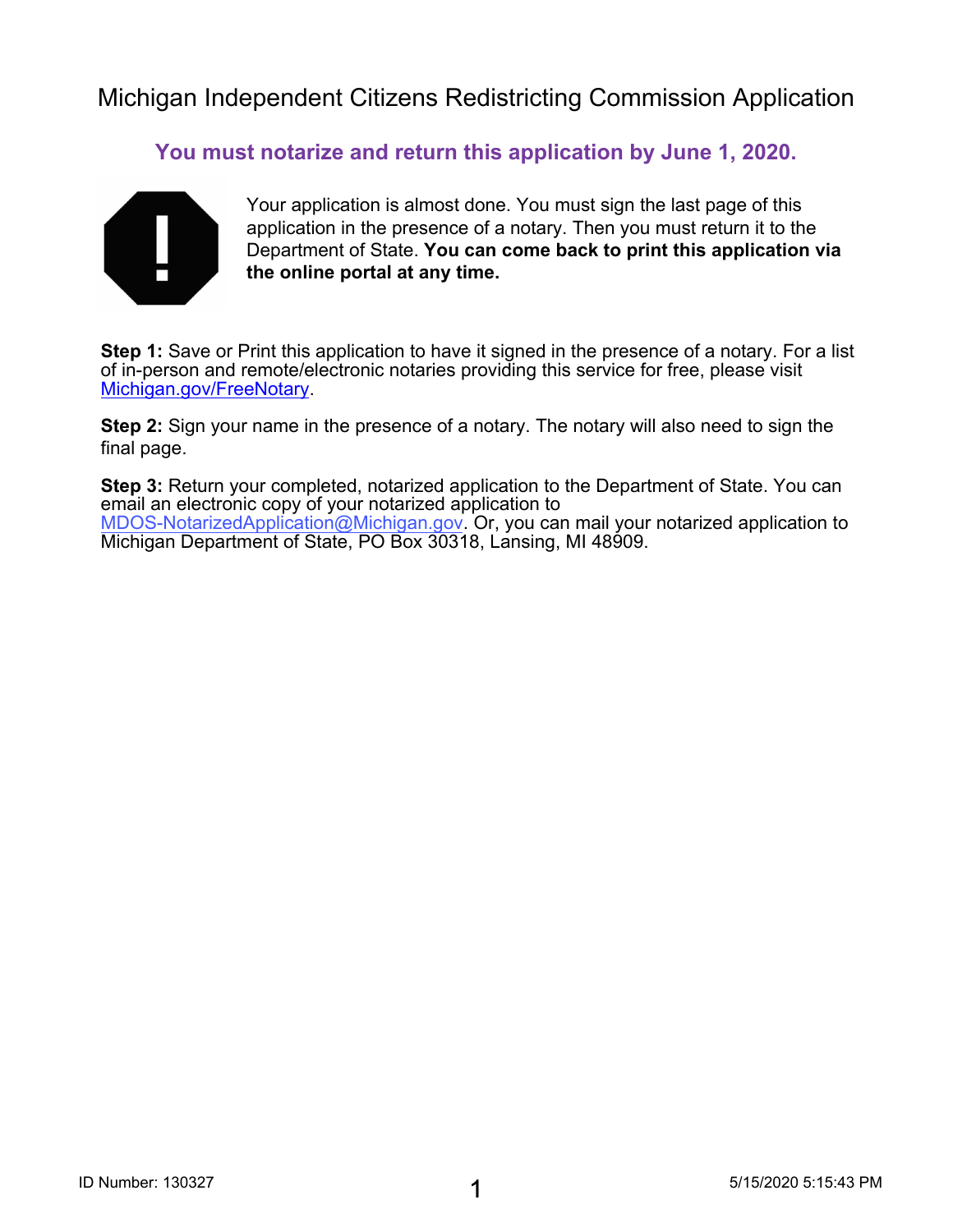#### **Voter registration** Are you currently registered, or will you be registered by August 15, 2020? **You are not eligible to serve on the Commission if you answer "Yes" to any of the following:** (1)I am now, or have been at any time since August 15, 2014, (a)A declared candidate for partisan election office in federal, state, or local office. (b)An elected official to partisan federal, state, or local office. (c)An officer or member of the governing body of a national, state, or local political party. (d)A paid consultant or employee of a federal, state, or local elected official or political candidate, campaign, or political action committee. (e)An employee of the legislature. (f)A lobbyist agent registered with the Michigan Bureau of Elections. (g)An employee of a lobbyist registered with the Michigan Bureau of Elections. (h)An unclassified state employee pursuant to Article XI, Section 5 of the Michigan Constitution *Note: If you are an employee of courts of record, employee of the state institutions of higher education, or person in the armed forces of the state, you are still eligible to serve on the Commission. You should answer "No" to this prompt.* (2)I am a parent, stepparent, child, stepchild, or spouse of a person to whom sections (a) through (h), above, would apply. (3)I am disqualified for appointed or elected office in Michigan. **YES NO NO NO NO NO NO NO NO NO NO**

## **How this application will be used**

I understand that if randomly selected as one of 200 semi-finalists, the contents of this application (except my street address, email, and phone number) will be made available to the public. **YES, I Understand**

I understand that while this application is a public document, my email and phone number will be kept confidential to the extent authorized by law. **YES, I Understand**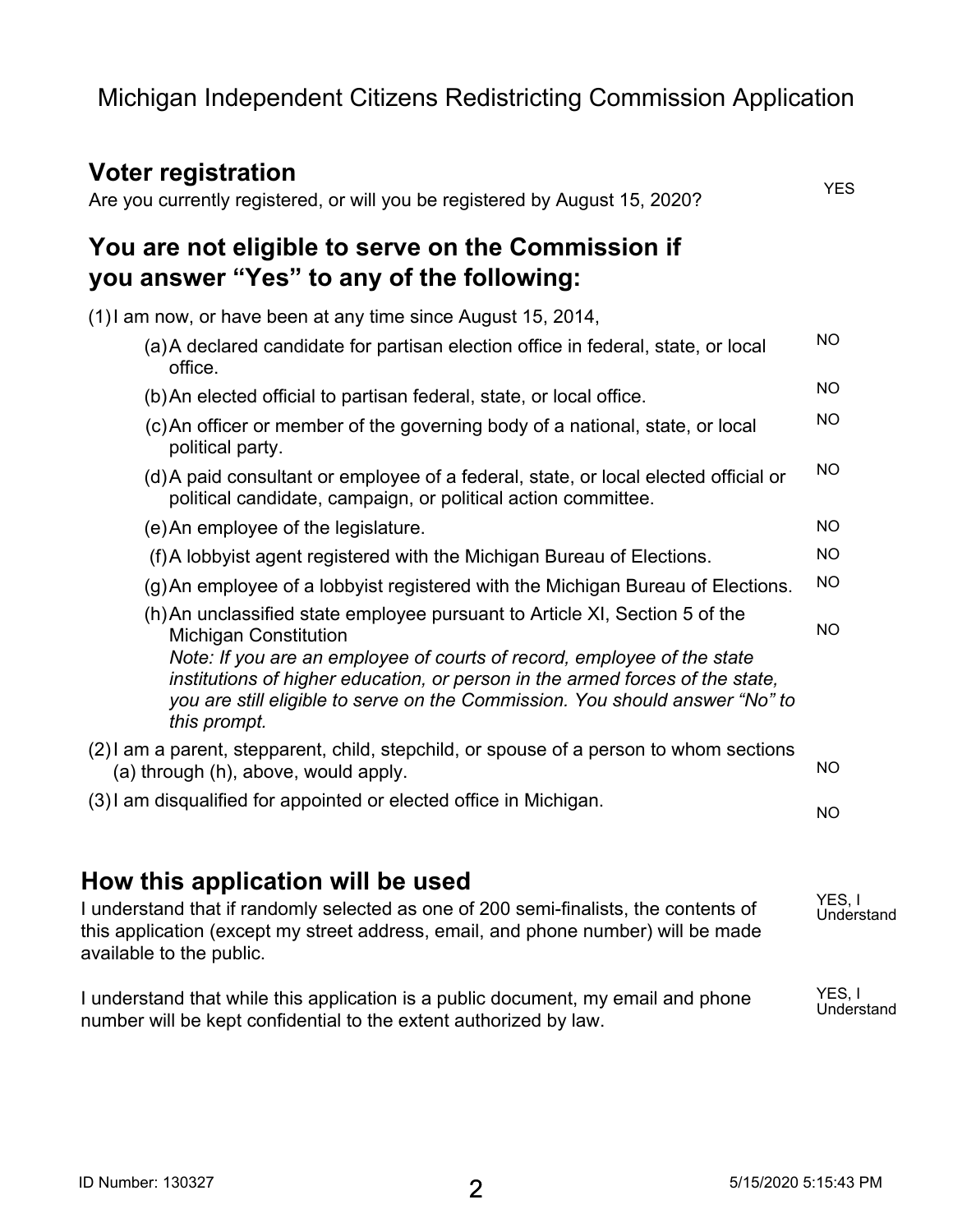## **Indicate whether you agree to the following conditions if you're appointed to the Commission:**

(a)If selected to serve on the Commission, you will be not be eligible to hold a partisan elective office at the state, county, city, village, or township level in Michigan for five (5) years. Do you understand that by serving on the Commission you are ineligible to hold these elected offices for five (5) years after you are selected to the Commission? (b)Serving on the Commission will require a time commitment of more than one year, including periods of both part-time and full-time work (approximately 10 – 40+ hours per week). The Commission must conduct open meetings. Most commissioners (at least 9 of 13) must be present at each meeting. Are you able to dedicate the necessary time to fulfill your duties as commissioner in addition to your other personal and work obligations? *Note: Like jury duty, your employer cannot fire you for serving on this commission.* (c) Each commissioner will receive compensation. The amount is set by law at approximately \$40,000. With this financial expectation in mind, will you be able to serve on the Commission? (d)Being a commissioner also requires travel to at least 15 public hearings across Michigan. With travel expectations in mind, will you be able to serve on the Commission? (e)The Michigan Constitution states, "Each commissioner shall perform his or her duties in a manner that is impartial and reinforces public confidence in the integrity of the redistricting process." If selected, are you able to conduct yourself accordingly? (f) The Constitution specifies redistricting maps adopted by the Commission must receive a majority vote, and support from at least two commissioners of each political party affiliation (Democratic, Republican, and unaffiliated). If selected, do you believe you will be able to collaborate with fellow commissioners to reach consensus? **YES YES YES YES YES YES**

## **Political Affiliation**

**I do not affiliate with either the Republican or Democratic Party.**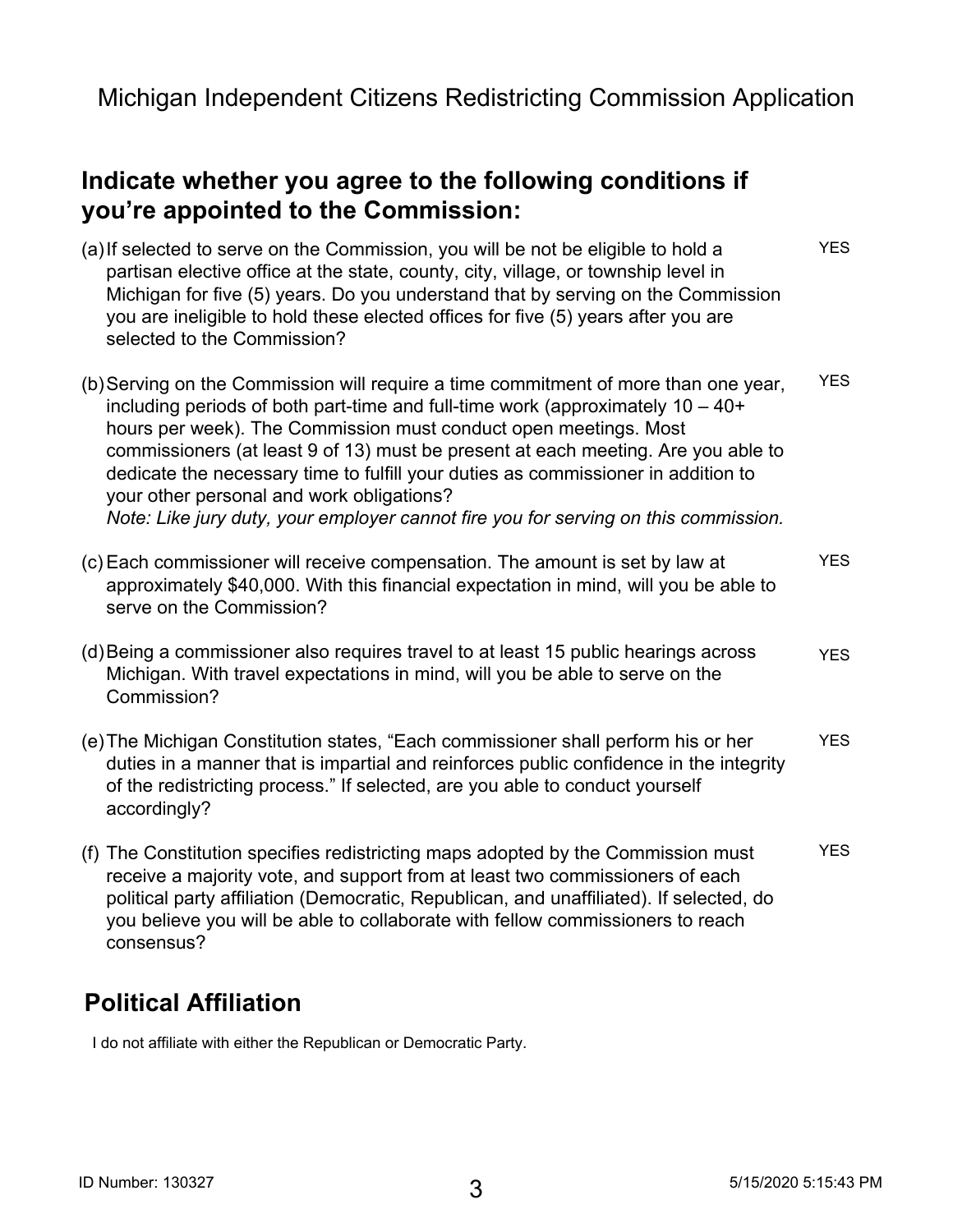## **Applicant Information**

**Name**

**Anthony Eid**

**Date of Birth (MM/YYYY)**

**08/1992**

**Sex**

**Male**

#### **Residential Address**

**Orchard Lake MI 48323**

#### **Mailing Address (if applicable)**

**Contact Information**

**Race Middle Eastern**

**Hispanic, Latino, or Spanish origin? NO**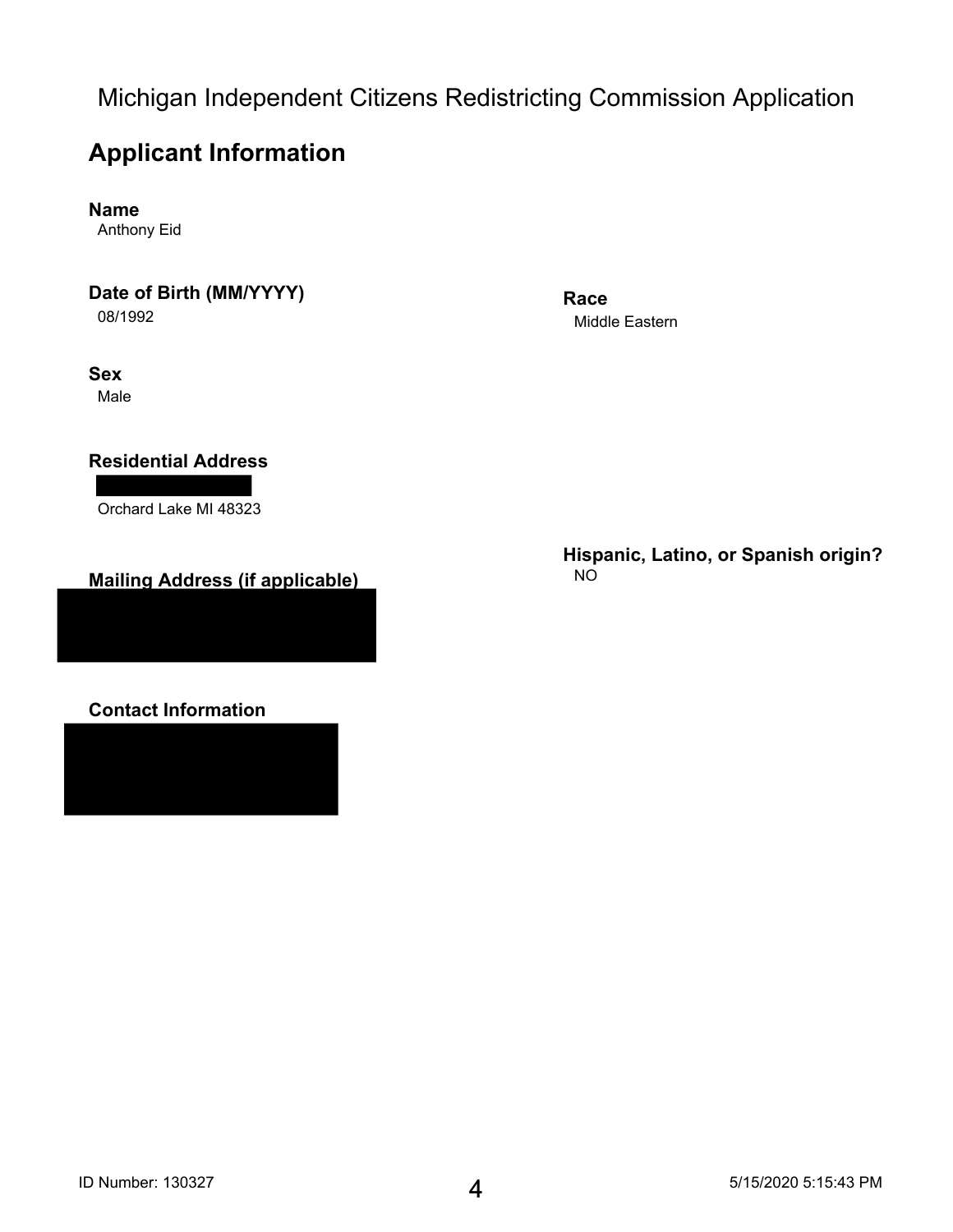#### **Why do you want to serve on the Michigan Independent Citizens Redistricting Commission?**

**I would like to become involved in the political process in an unbiased, unpartisan, evidence based way. Serving on this committee will help further this goal.**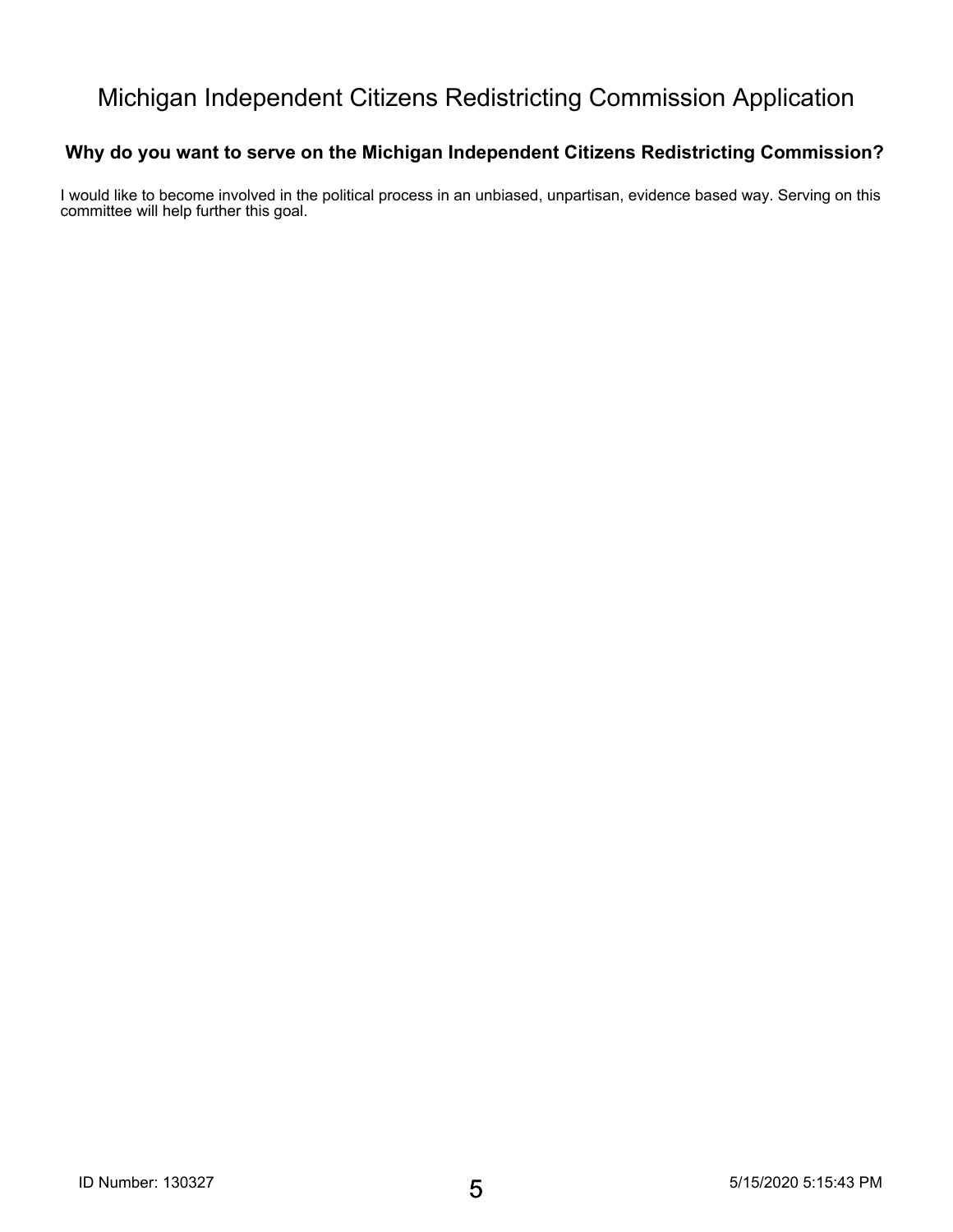#### **Describe why or how you affiliate with either the Democratic Party, Republican Party, or why you don't affiliate with either.**

**There are candidates in each party that I support for different reasons. It is important to look at individuals instead of "teams" during our political process**